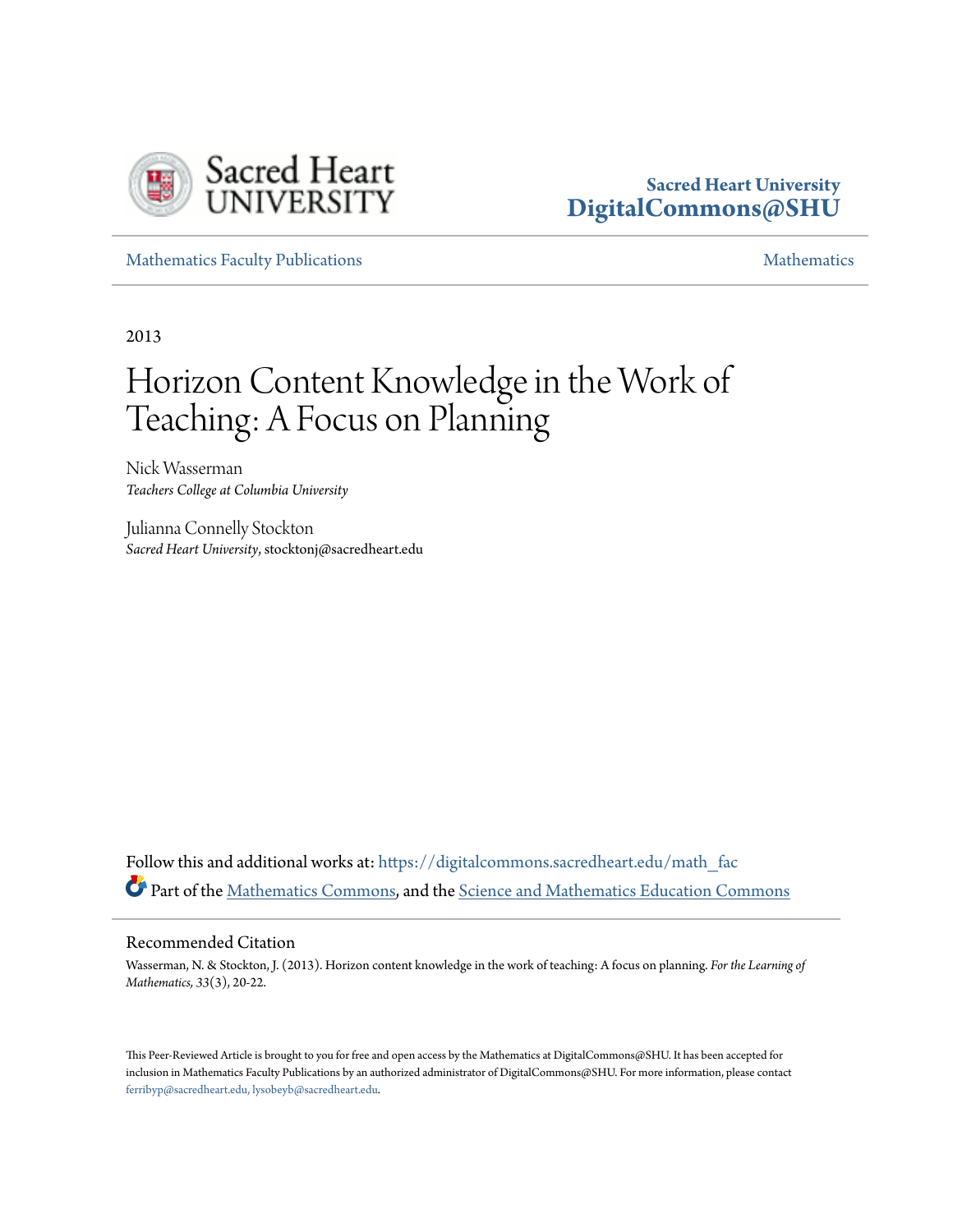## **Communications**

## **Horizon content knowledge in the work of teaching: a focus on planning**

#### **NICHOLAS H. WASSERMAN, JULIANNA CONNELLY STOCKTON**

Horizon content knowledge, one component of Ball *et al.'s* mathematical knowledge for teaching framework (*e.g.,* Ball, Thames, & Phelps, 2008), has yet to reach adequate clarity and consensus in the field. Recently, various scholars have worked to further conceptualize and describe the mathematical horizon (*e.g.,* Jakobsen, Thames & Ribeiro, 2013; Figueiras *et al.,* 2011; Zazkis & Mamolo, 2011). In this communication, we identify some limitations in the ways such knowledge has thus far been described and offer an additional form of potential impact of horizon content knowledge on the work of teaching.

The imagery of the mathematical horizon is particularly pertinent and, we believe, a powerful metaphor for teaching. Teachers need to know not just the current mathematical landscape; they also need to have a broad perspective of the discipline and a sense of what is still to come. Ball, Thames and Phelps (2008) originally described horizon content knowledge as:

an awareness of how mathematical topics are related over the span of mathematics included in the curriculum. First-grade teachers, for example, may need to know how the mathematics they teach is related to the mathematics students will learn in third grade to be able to set the mathematical foundation for what will come later. It also includes the vision useful in seeing connections to much later mathematics ideas. (Ball, Thames, & Phelps, 2008, p. 403)

This definition appears to be relative to the grade a teacher teaches: if mathematical content can be pictured as an upcoming landscape, then the content that lies in the "horizon" necessarily differs for a 1st grade teacher and an 11th grade teacher. This description has caused some confusion about what horizon knowledge entails, since the construct could be partitioned into two aspects: (1) a *curricular mathematical horizon,* which would be school mathematics content beyond a teacher's current grade level; and (2) an *advanced mathematical horizon,* which would relate to more advanced mathematics. In their work on advanced mathematics knowledge, Zazkis and Mamolo (2011) similarly describe this distinction as the difference between the learners' (curricular mathematical) horizon and the teachers' (advanced mathematical) horizon. More recently, Jakobsen,

Thames and Ribeiro (2013) attempt to clarify that horizon content knowledge "is distinctively relevant to the conversation about 'advanced' mathematics courses […] [and] the meaning of 'related' [in the original definition from Ball, Thames, & Phelps (2008) above] was not meant to be about the curricular development of the content" (p. 5). They (along with Figueras *et al.,* 2011) also point to some other potential differences in perspective on the mathematical horizon, such as whether Klein's (1932) notion about elementary mathematics from an advanced standpoint, or an inverted version, advanced mathematics from an elementary standpoint, is more useful. Here we consider horizon content knowledge in the sense of the advanced mathematical horizon.

Fundamental to the discussion about teachers' mathematical knowledge is the assumption that such knowledge is relevant for and contributes to the work of teaching. In particular, we aim to look at *how* knowledge of the mathematical horizon can contribute to this work. We make a rudimentary distinction between the planned and the inaction work of teaching. By the *planned* work of teaching, we mean the more *proactive* considerations that typically arise during the planning process, such as the sequencing of content, activities, planned questions, *etc.* By the *in-action* work of teaching, we mean the more *reactive* aspects of instruction that inevitably arise in the moment during the complex task of teaching, such as interpreting students' solutions, responding to their questions, and exploring a student's mathematically interesting approach.

Thus far, the descriptions and depictions of horizon knowledge present in the literature focus on its influence on teachers' in-action teaching practices. For example, Jakobsen *et al.* (2012, 2013), in their definition, specifically connect horizon content knowledge with the in-action teaching role of enabling teachers to "hear" students and judge the importance of their ideas and questions. Similarly, Zazkis and Mamolo's (2011) examples of advanced mathematical knowledge "focus on the teacher and his or her response to students' work and questions […] [which] can influence a teacher's pedagogical moves *in the moment*" (p. 10, emphasis added). Extant illustrations similarly contain this focus on in-action responses. In one vignette, Jakobsen *et al.* (2012) present a student who provided an unconventional split of a rectangle into four equal parts (see Figure 1). The student claimed that while her picture was not quite accurate, she could move the lines such that the areas were equal. In this case, the authors contend that a teacher's response could draw on a flexible understanding of continuity and an intu-



*Figure 1. An unconventional split of a rectangle (adapted from Jakobsen et al., 2012, p. 4637).*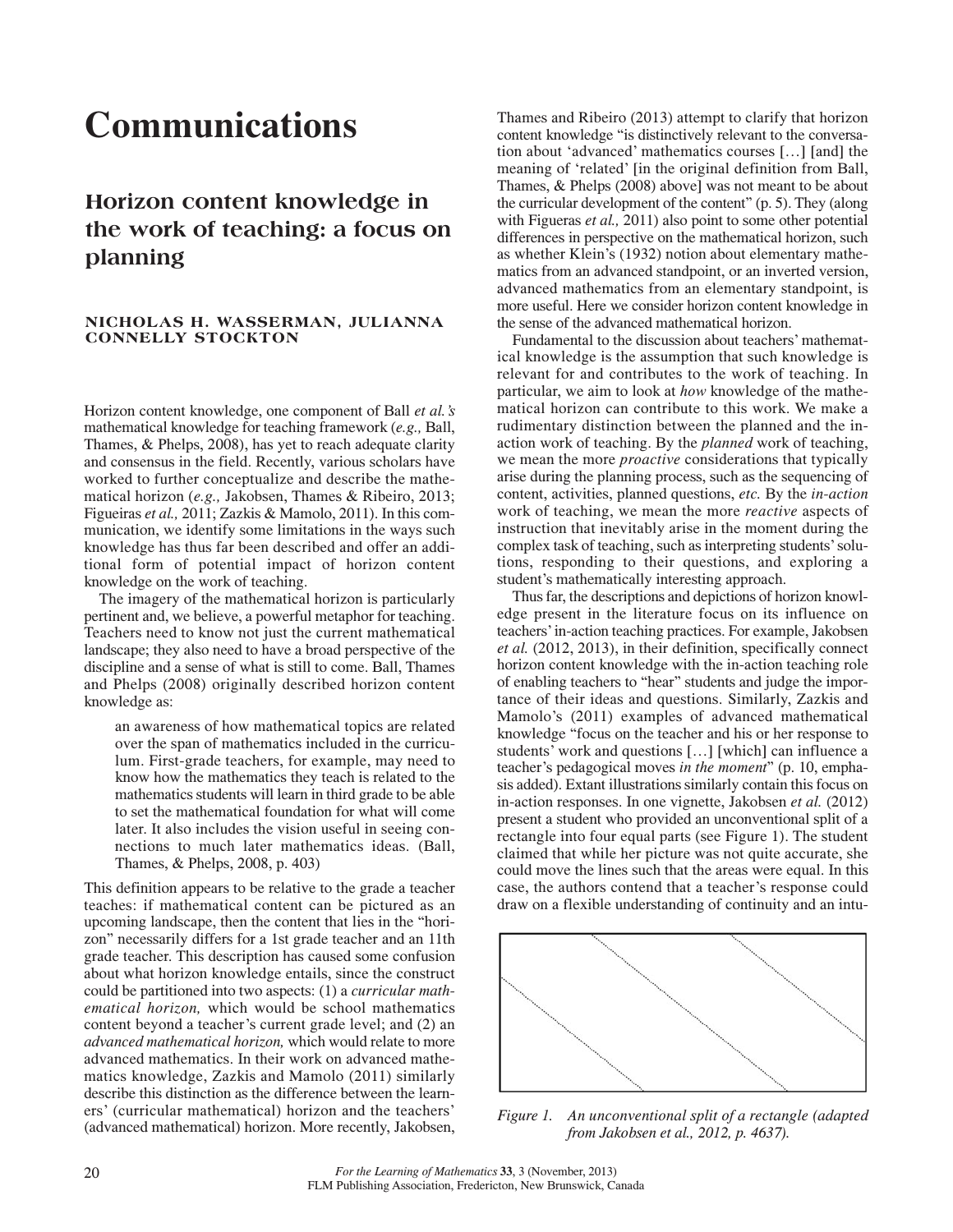itive feel for the intermediate value theorem in the context.

While these authors' intentions may be that horizon knowledge impacts other facets of teaching, the descriptions and examples thus far highlight only the contribution of horizon content knowledge to a teacher's in-action practices.

#### **The mathematical horizon: impacting the work of planning**

While the ability to react and respond to students appropriately and with mathematical integrity in the moment is certainly an important component for improving the practice of teaching, we explore the possibility of horizon content knowledge contributing to other aspects of teaching, as current examples may limit our understanding of the full impact of knowledge of the mathematical horizon. Below, we present two teaching vignettes, one each from middle and high school, that, we argue, demonstrate how teachers' advanced mathematical or horizon knowledge can also impact the decisions teachers make during planning.

#### **Vignette 1**

Mr. Reese is a high school geometry teacher and is planning an introduction to triangle properties. In earlier grades, students have learned that the interior angle sum for a triangle is 180°; a high school level geometry course, however, should expose students to more rigorous justification and proof of this property. Mr. Reese decides that it is especially important to him that students critically engage with this content and not disengage when proving something they have already been told is true. Reflecting on his own knowledge of triangles and of Euclidean and non-Euclidean geometries, Mr. Reese decides to use the fact that *not every triangle* has interior angles that sum to 180°; this is only true for planar triangles in a Euclidean geometry. Based on this knowledge, Mr. Reese plans to use a globe. He intends to: (1) ask students how to draw a triangle (based on the definition) on the globe; (2) draw a triangle on the globe representing a quarter of a hemisphere (Figure 2); (3) ask students about the interior angle sum of the triangle; and (4) have students verify that, in fact, each of the three angles are right angles, summing to 270°, not 180°.

Mr. Reese anticipates that students will think he has "cheated" in some way or another. He hopes this will help



*Figure 2. A triangle on a sphere.*



*Figure 3. Planar triangles have an interior angle sum of 180°.*

engage the class in more meaningful thinking about triangles on flat surfaces, because it is not the line segments themselves that are curved (in fact, they are straight), but rather the surface on which the segments are drawn. He plans to ask students what it is about *flat* surfaces that make triangles have an interior angle sum of 180°, introducing a task that requires students to justify the interior angle sum by constructing parallel lines. This proof relies on the property that if two lines are parallel then the alternate interior angles are congruent, demonstrating that the three angles in a triangle are congruent to three angles that form a linear pair, which is 180° (Figure 3).

Mr. Reese hopes that this use of cognitive conflict, which stems from the Piagetian notion of equilibration, will help engage students with the mathematics, as well as have students learn more rigorous justification and proof for the interior angle sum of planar triangles being 180°. Mr. Reese does not intend to discuss additional properties of spherical geometry, in which no lines are parallel. However, he recognizes that this fact causes the argument that is valid for planar geometry to be invalid for spherical geometry, and makes a mental note in case students raise the issue in class.

Mr. Reese's knowledge of non-Euclidean geometry allowed him to connect an example of a triangle in spherical geometry to his high school geometry classroom, informing his planning, specifically around the work of *engaging* students in critical thinking about planar triangles and the assumptions of Euclidean geometry. While the primary content of the lesson was still about planar geometry, his horizon knowledge of non-Euclidean geometry nonetheless impacted his planning in specific ways and for specific pedagogical purposes.

#### **Vignette 2**

Mrs. Billups is a middle school teacher and is planning a lesson on solving simple linear equations as an introduction to algebraic reasoning. As an experienced teacher, Mrs. Billups is aware of how students frequently abuse the idea of cancellation when solving equations, inappropriately crossing out numbers and expressions. She wants her lessons to help students make sense of the simplification process that results in cancellation. From her own coursework in mathematics, Mrs. Billups learned that the algebraic structure of a group, one of the foundations for algebraic reasoning, is defined by having four properties hold for the set and operation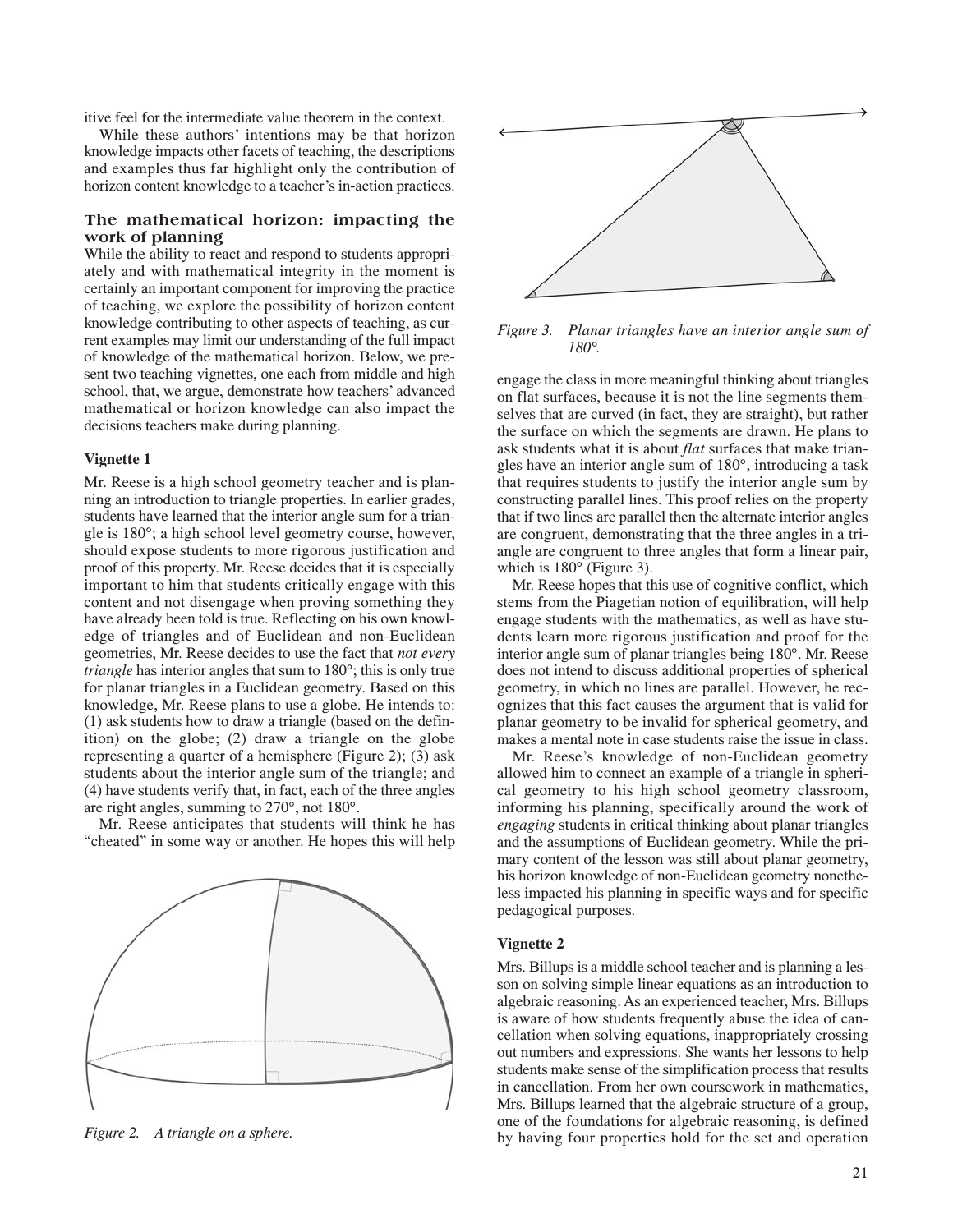under consideration: closure, associativity, identity element, and inverse elements. For even a simple linear equation, Mrs. Billups recognizes the complexity of reasoning involved in which all four of these properties contribute to isolating the variable, and that the identity and inverse elements play a critical role in how simplification results in cancellation. While she has no desire to teach her students abstract algebra, Mrs. Billups does want to make sure important mathematical ideas are raised so that students will be more careful and thoughtful about when numbers and expressions cancel. After she has covered some of the basic ideas about solving simple linear equations (*e.g.,* do the same operation to both sides of the equation), she decides to pose the following task:

Using algebraic methods, solve:  $x + 5 = 12$  and  $5 \cdot x = 32$ 

As students solve these problems, Mrs. Billups plans to have students discuss the following questions to probe their understanding: (1) Why was your first step to subtract 5 (*i.e.,* add negative 5) or divide by 5 (*i.e.,* multiply by 1/5)? (2) What is the relationship between the number in the original equation and the operation you performed on both sides?; (3) After the first step, what number is ultimately being added to *x* (*i.e.*, 0, as in  $x + 0$ ) or multiplied by *x* (*i.e.*, 1, as in  $1 \cdot x$  on the left side?; and (4) What is special about those numbers (*i.e.,* 0 and 1) in addition and multiplication? Mrs. Billups hopes that slowing down and asking students to think about the underlying mathematics behind isolating a variable (foundationally, the mathematical property that operation with an inverse element produces the identity element for a group) will help lead students to avoid cancelling in situations that do not make sense (*e.g.,* accidentally turning 5*x* + (*x* + 5)/5 = 4 into 6*x* = 4 instead of 5.2*x* + 1 = 4) and to approach solving equations more critically than procedurally.

Mrs. Billups used her knowledge of abstract algebra to inform her instructional planning, specifically to incorporate student *reasoning* about solving equations into her lesson. While she did not teach students the four group axioms, her knowledge of group theory gave her a framework to select questions that would lead students to reflect on important mathematical ideas, such as the additive and multiplicative identities and an element's inverse under a given operation. Her goal in highlighting these fundamental ideas within the equation solving process was to turn mathematics into a reasoning and sense-making activity for students, helping them to justify more carefully and precisely the process of cancellation or simplification, as well as to prepare them for future uses of inverse and cancellation.

#### **Conclusion**

In this communication, we have discussed prevailing conceptions of the mathematical horizon and looked at some current examples of its impact on teaching practices. Previous literature has documented an impact on the in-action work of teaching, primarily teachers' responses to comments and queries from students. As an extension of this work, we have described opportunities where knowledge of the mathematical horizon could be informative and transformative to the work of planning in mathematics education. The two

vignettes presented in this communication illustrate ways that horizon knowledge may impact teachers' planned classroom practices. In each of these vignettes, knowledge of the mathematical horizon was the impetus for additions or alterations to the teachers' instructional plans. The teachers' decisions were rooted in various pedagogical purposes, such as engagement and student reasoning. Horizon content knowledge is an important aspect of teachers' subject matter knowledge: understanding how it impacts teachers' work in the classroom, both in in-action and in planned practices, informs our conception of and work regarding this domain of subject matter knowledge.

#### **References**

- Ball, D. L., Thames, M. H. & Phelps, G. (2008) Content knowledge for teaching: what makes it special? *Journal of Teacher Education* **59**(5), 389-407.
- Figueiras, L., Ribeiro, M., Carrillo, J., Fernández, S. & Deulofeu, J. (2011) Teachers' advanced mathematical knowledge for solving mathematics teaching challenges: a response to Zazkis and Mamolo. *For the Learning of Mathematics* **31**(3), 26-28.
- Jakobsen, A., Thames, M. H., Ribeiro, C. M. & Delaney, S. (2012) Using practice to define and distinguish horizon content knowledge. Pre-proceedings of 12th International Congress of Mathematics Education, pp. 4635-4644. Seoul, South Korea: ICMI.
- Jakobsen, A., Thames, M. H. & Ribeiro, C. M. (2013) Delineating issues related to horizon content knowledge for mathematics teaching. Paper presented at the Eighth Congress of European Research in Mathematics Education (CERME-8). Retrieved from: cerme8.metu.edu.tr/wgpapers/WG17/WG17\_Jakobsen\_Thames\_Ribeiro.pdf
- Klein, F. (1932) *Elementary Mathematics from an Advanced Standpoint: Arithmetic, Algebra, Analysis* (trans. Hedrick, E. R. & Noble, C. A.). Mineola, NY: Macmillan.
- Zazkis, R. & Mamolo, A. (2011) Reconceptualizing knowledge at the mathematical horizon. *For the Learning of Mathematics* **31**(2), 8-13.

### **From the archives**

Editor's note: *The following exchange is extracted from a dialogue on ethnomathematics between Marcia Ascher and Ubi D'Ambrosio (1994), published in FLM14(2). Marcia Ascher died earlier this year.*

*Marcia:* Most mathematicians believe that what gives mathematics its power is the manipulation of symbols standing for anything and having no context. In a problem, *x* is *x* and nothing more. However, I believe mathematics could be even more powerful by retaining some recognition of what the symbols stand for and gearing the approaches used to that. If, for example, you are dealing with *x*'s referring to numbers of human beings, you should only be seeking integer solutions and selecting solution methods accordingly.

*Ubi:* … something that has a past, and seems more natural. The mind of a child seems more receptive to the idea of number as attached to something else. This is true too in many cultures. This has been characterized as a lack of capability for abstract thinking, which is an obvious historical perversion. Simply said, we use numbers according to what we want to design or classify with the number. The fact that we deal with numbers by insisting on their abstract meaning may reveal a distortion in our civilization, the distortion of decontextualization, essentially, which is a form of reductionism.